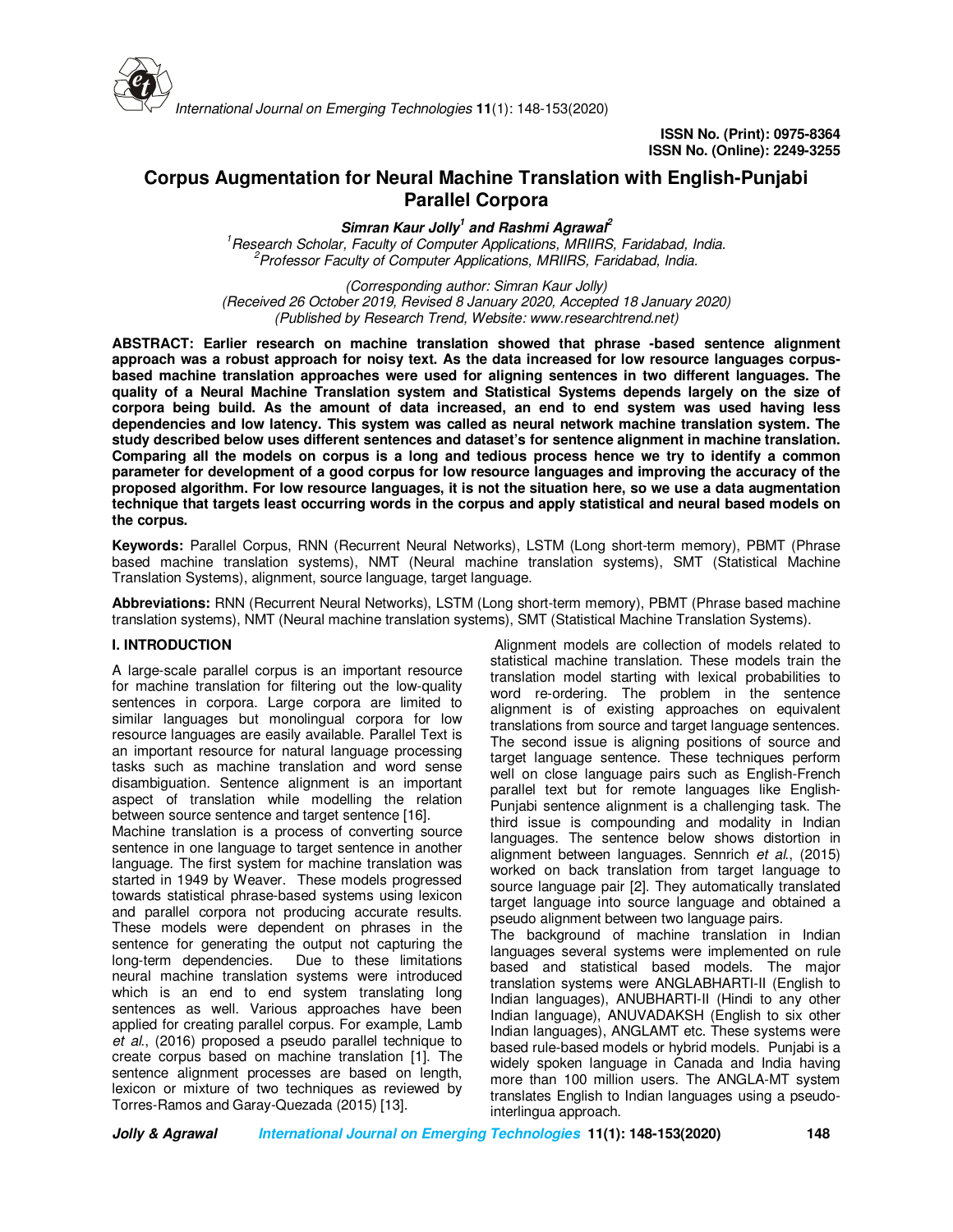The translation quality of ANGLA-MT compared to google translate was very poor. Google developed a neural machine translation system for Indian languages in 2017 including Punjabi.

**The contribution of the paper:** The main contribution of the paper is exploring different parameters that affect the machine translation quality from English to Punjabi. This paper also focuses on adding data augmentation technique to improve the existing model and how the sentence alignment parameter can affect the translation quality of our algorithm. The dataset used in the paper are sentences build in form of a corpus by crawling it from ted talks, TDIL, Wikipedia, Bible and Sri-Gurugranth-Sahib.

# **II. RELATED WORK ON SENTENCE ALIGNMENT**

Most of the work done on sentence alignment earlier were focused on phrase-based models. In phrasebased models, sentence alignment approaches have been used for translating on the basis of phrase matching hence not capturing long term dependencies. These approaches were categorized on the basis of length, word match and cognate matching. Word based alignment model by Brown *et al.,* (1993) used a source channel model where target language is generated by a source language having some probability [6]. Parallel text has been used in many different ways for machine translation and Sentence alignment techniques. In statistical Machine translation aligned documents are used for building phrase tables and computing n-gram probabilities out of the table. Manually aligning sentences by humans is quite a costly task as it requires lot of cost involved. So automatically aligned corpora is used for the purpose of machine translation as it increases the quality of target output. The length-based alignment technique works well on highly correlated languages like English-French but for languages having less correlation length-based techniques doesn't give accurate results. The Berkley aligner Liang *et al.,* (2006) [9] shows recent advances in word alignment using both supervised and unsupervised learning. It is basically extension of cross word aligner and has more advantages as it uses results from the previous corpora and aligned corpora. The aligner breaks down the document into source and target documents which further divides the documents into k partitions. Each partition is assigned a vector value '0' or '1', where '1' is the vector bin where partitions are aligned) are more robust approaches as it finds missing words in bilingual sentence pairs as well as word alignment errors. This approach tells us the relationship between confidence measure and alignment quality which further helps in improving sentence alignment. The LDC word aligner allows from many to many alignments by converting the entire sentence into a graph. If the graph is completely connected then the alignment is correct otherwise not. The problems that were raised while using length based and word-based techniques were the compounding and modality issue in the parallel language pair. Hence further the alignment techniques were based on generative alignment models. These models were more accurate as they solved the deficiency problem in both the source and target strings in generative models chunk based alignment is done by involving variables that affect the

probability of occurrence of the chunks. The other aligners such as Microsoft aligner Moore (2002) [10], Hun align Varga *et al.,* (2007) are basically autonomous aligner tools that uses a word-based alignment from that texts to be aligned [7]. The limitation of these aligners are short sentences are not aligned that affects the performance of the tools. These aligners work on the word-based models but due to ubiquity of corpus-based techniques in the alignment process use of parallel text is given more consideration. van der Wees *et al*., (2017) presented a dynamic selection approach for filtering the out of the domain data and calculate its loss function [19].

Dhariya *et al*., (2017) proposed a hybrid approach for machine translation from Hindi to English using rulebased approach that applies grammar rules on the lexicon. The drawback of this approach was that large dictionary is needed for matching the grammar rules from one language to another language [18].

Wang *et al*., (2018) proposed a model that embeds both statistical and neural translation model as one single unit [5]. This modelling technique works well on parallel corpus that converts each and every word to target word and removes unk symbols in the translation.

In a probabilistic model translation is generated finding a sentence in target language that maximizes the probability of occurrence of the equivalent sentence in source language [10]. The probabilistic model for machine translating had several limitations, large number of components and lack of generalizability in the components. While, in neural machine translation model a parallel training corpus is fitted to maximize the translation probability arg max p (target | source). After learning the probability distribution of the model given the sentence in source language corresponding sentence in target language is searched by matching the random index in the vocabulary.

Cho *et al.,* (2014) was the first group to introduce the concept of neural machine translation: RNN (recurrent neural network) Encoder Decoder [3]. The firs neural machine translation system was successful by google and Facebook called as open NMT. They also added attention mechanism into their models for further accurate translations. The neural machine translation system consists of two main components: encoder and decoder. Recurrent neural networks with long short term memory units have better results for English to French translation task [4].

Bahdanau *et al*., (2015) proposed attention-based mechanism for neural machine translation adopted from encoder decoder mechanism [8]. The basic encoderdecoder mechanism suffered from limitation of translating long sequences in a corpus. Hence attentionbased mechanism for translation was adopted. The sentences in corpus are sequence of words arranged by some rules. Translating source sentence to target sentence is done by hidden units in neural networks.

 $C_t = f(W_x x$ (current word) +  $W_r C_{t-1}$ 

 In the above equation C is the current state of the hidden network when input is fed into feed forward neural network, x is the current word in sequence that is dependent on output from previous function as well. Hence at each time step t it calculates the value of the C. Hence recurrent neural networks capture long term dependencies.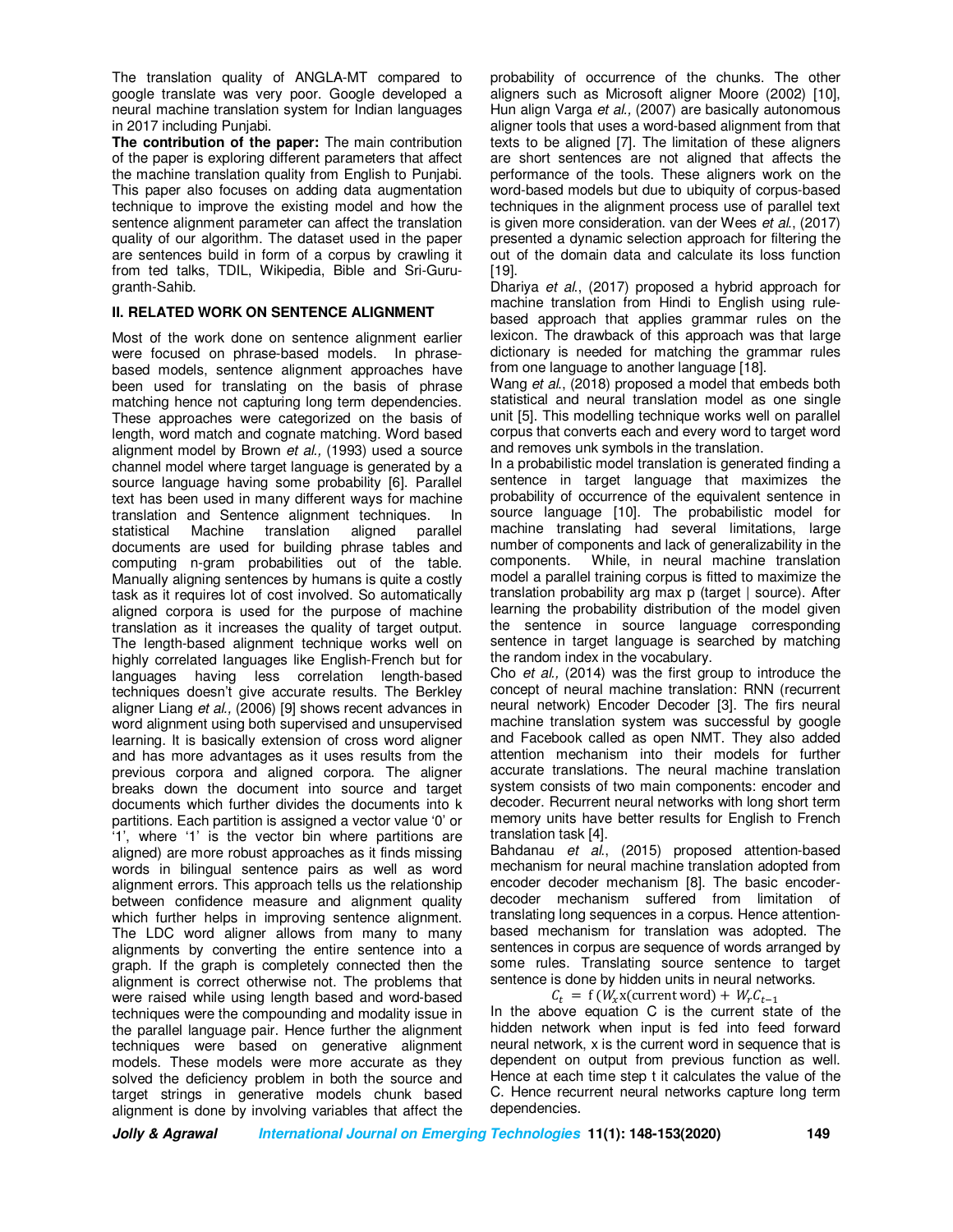

**Fig. 1.** Encoder-decoder.

## **III**. **PREVIOUS MODEL USING SUPERVISED LEARNING**

The baseline model that has been implemented on our parallel corpus is encoder-decoder mechanism. In the parallel corpus crawled from internet and open sources, we have input language sentences (s) and output language sentences (t). In a neural machine translation system, it finds the maximum probability given the target sentence as output. The above is achieved through encoder-decoder mechanism. The encoder creates a vector representation for every sentence and decoder find the logarithmic value of probability, hence generating output sentence.

# $\log p(\frac{t}{s}) = \sum_{t=1}^{m} \log p(\frac{t_t}{t+1} - t_{t-1}, e)$

Neural machine translation has shown good results for English and European language pairs like French, German and Spanish. The easily available neural network is seq to seq neural network called as recurrent neural network. There are different categories of rnn available depending on the number of layers and gates in the network. The most widely used neural network is lstm's (long short term memory) depending on their properties like layers, directionality and gates. In English to Punjabi translation the baseline model considered is lstm. The following steps are followed:

1. The lowermost layer takes input sentence form source language followed by delimiter signifying end of one sequence

2. These sentences are fed into embedding layers to get converted into continuous representations.

3. The initial state of the encoder is prepared via zero vector whereas decoder is primed using preceding state of the encoder. Lastly, the output from the top hidden layer from the decoder side is altered using SoftMax function into a likelihood distribution over the target language and a transformation is retrieved in form of target language sentence.

Candidate:['ਹੱਡੀਆਂ', 'ਵਿੱਚ', 'ਦਰਦ' 'ਨਿਰੰਤਰ', 'ਬਖਾਰ', 'ਚਾਹੇ', 'ਇਹ '. 'ਘੱਟ'. 'ਹੋਵੇ', 'ਜਾਂ', 'ਸ਼ਾਮ' ,'ਤੱਕ', 'ਵਧਦਾ', 'ਜਾਵੇ', 'ਹੱਡੀਆਂ', 'ਦਾ', 'ਵਿਗਾ ੜ', 'ਹੋਣ', 'ਦੇ', 'ਨਾਲ', 'ਨਾਲ', 'ਦਰਦ', 'ਵੀ', 'ਟੀ', 'ਦੇ', 'ਲੱ ਛਣ', 'ਹਨਹੈ'] Reference 1:

['ਹੱਡੀਆਂ', 'ਵਿੱਚ', 'ਦਰਦ', 'ਨਿਰੰਤਰ', 'ਬੁਖਾਰ', 'ਚਾਹੇ' ,'ਇਹ', 'ਘੱਟ', 'ਹੋਵੇ ', 'ਜਾਂ', 'ਸ਼ਾਮ', 'ਤੱਕ', 'ਵਧਦਾ', 'ਜਾਵੇ', 'ਹੱਡੀਆਂ', 'ਦਾ', 'ਵਿਗਾੜ', 'ਹੋਣ', 'ਦੇ

', 'ਨਾਲ', 'ਨਾਲ', 'ਦਰਦ', 'ਵੀ', 'ਟੀ', 'ਦੇ', 'ਲੱਛਣ', 'ਹਨ']

Reference 2:

['ਅਸਥੀਈਆਂ', 'ਵਿੱਚ', 'ਨਿਰਂਤਰ', 'ਬੁਖ਼ਾਰ', 'ਨੂਮ੍', 'ਦੁੱਖ', 'ਦੀਜਿਯੇ', 'ਕਿ', '

ਇਹ', 'ਹੇਠ', 'ਹੈ', 'ਨਹ-','ਸੀ', 'ਪੀੜ', 'ਦੇ', 'ਨਾਲ', 'ਅਸਥੀਈਆਂ', 'ਦਾ', '

ਸ਼ਾਮ', 'ਦੀ', 'ਬਦਸੂਰਤੀ', 'ਨੇ', 'ਵਧਾਣਾ', 'ਟੀ' ,'ਬੀ', 'ਦਾ', 'ਲੱਛਣ', 'ਹਨ']

# **IV. PROPOSED UNSUPERVISED LEARNING FOR SENTENCE ALIGNMENT IN TRANSLATION**

Despite the popularity of recurrent neural networks for machine translation, it is not able to capture long term dependencies and unknown words in corpus based neural machine translation. The limitation was the words in source sentences were converted to fixed size vectors. To overcome this limitation words that occur more frequently in source sentences to predict the target words in target sentences is deployed in the unsupervised learning. This mechanism is called attention mechanism in neural machine translation. In this mechanism the vectors depend on the number of words in the source sentence.

In this mechanism some words from source sentence are converted into vectors (s1…sn). The number of vectors in the source words are mapped to the attention vectors in the attention layer. The vectors in attention layer are the deciding factor to generate target words globally. The attention vector scores are generated by dot product of the current word vectors from source and target sentence.

In the proposed mechanism multiple neural translation models are trained on the single language pair individually with different parameters. The framework used for sentence alignment is the encoder-decoder framework. In the encoding stage the source sentence is converted into vectors h. in the decoding stage in a particular layer computation takes place as follows:  $s_i^l = y$ 

In the above equation  $s_i$  is the sentence and y are the word embedding of that sentence. When dealing with words in the corpus, there are million numbers of tokens in the corpus, so to avoid high computation wastage embeddings are used in the neural networks. To solve this limitation an extra layer is inserted into the neural network. Embedding layer are a fully connected layer having weights of the matrix. The multiplication of the matrix is ignored and value of weight matrix id grabbed. Instead of doing the matrix multiplication, we use the weight matrix as a lookup table. We encode the words as integers, for example "heart" is encoded as 958, "mind" as 18094. Then to get hidden layer values for "heart", you just take the 958th row of the embedding matrix. This process is called an embedding lookup and the number of hidden units is the embedding dimension**.**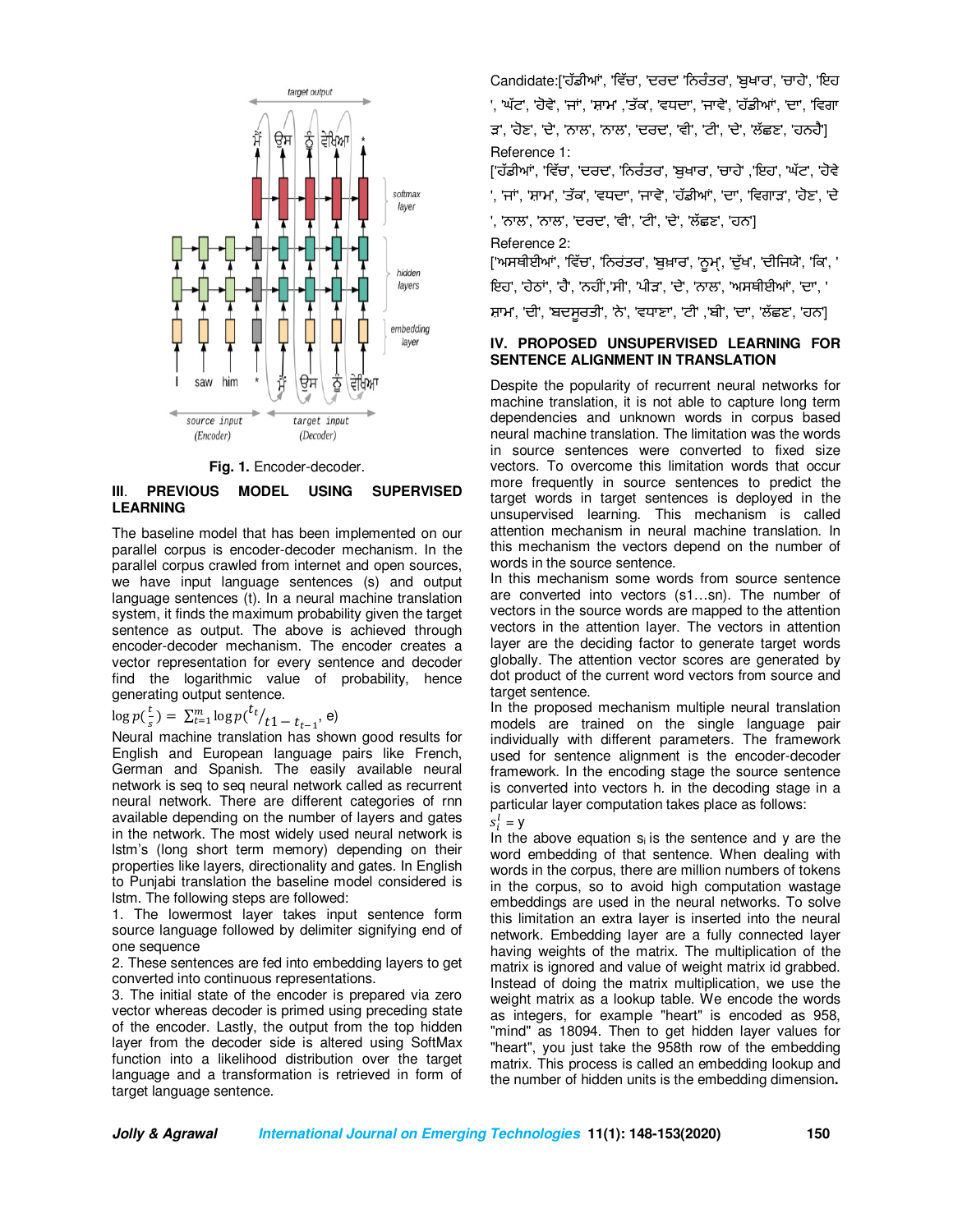In neural machine translation for sentence alignment we follow approach of translation augmentation which focuses on sentences having low frequency words [14]. This technique has been implemented in convolutional neural networks to change the image properties but preserving it labels. The approach works as follows:

1. If we have a source and target sentence pair (s, t), we change it in such manner that it doesn't changes the meaning of the sentence but changes the syntax.

2. There are number of instances to do it, such as rephrasing (parts of) S or T. but it is a tough task and does not guarantees good results. Hence a list of words that rarely occur is included in the dictionary.

3. Thus, the goal of our data augmentation technique is to give more importance to rare words and for this we search the entire monolingual corpora and replace frequently occurring word with rare words. For e.g.

**Eng.:** On Wednesday, August 8, a family to the west of the split were gathered/grouped in their lounge.

**Punjabi:** ਬੱਧਵਾਰ, 8 ਅਗਸਤਨੰ,

ਵੰਡਦੇਪੱਛਮਵੱਲਇੱਕਪਰਿਵਾਰਨੂੰਉਨ੍ਹਾਂਦੇਲੈਂਜਵਿੱਚਇਕੱਠਾ/

ਸਮੂਹਕੀਤਾਿਗਆਸੀ.

**Sentence Decoding Alignment Algorithm for Low Resource Languages (SAL):** The sentence decoding alignment algorithm for machine translation proposed for low resource languages augments a cost-based approach along with the translation probabilities (statistical approach). In the algorithm we embed a stochastic gradient descent that selects sentences having lowest cost among the sample subset.

For e.g.: English to Punjabi translation "the picture is nice" is translated to "**ਤਸਵੀਰਚੰ ਗੀਹੈ**"

The picture: **ਤਸਵੀਰ** (0.9); The picture: **ਚੰ ਗੀ** (0.07);The

Picture: **ਹੈ** (0)

Hence, we can see that translation probabilities related to the phrase pair is the highest hence it is the best candidate translation. Along with this we embed translation augmentation mechanism in our algorithm for reducing the out of vocabulary words as well. For all the set of sentences S in corpus C following input and output values are considered.

**Input:** Set of pair of the sentences: (e, p) e: English p: Indian language like Hindi/Punjabi; l: length of English sentence, m: length of Indian language sentence N: no. of sentences i: input language word, j: output language word

**Output:** Sentence alignment (A), t (p/e) (translational probability of target language given input language) In order to compute these parameters we need to pick sentences from different language and take a normalization factor called  $\mu$  (which calculates the conditional probabilities of target language sentence conditioned on input language sentence.)

## **Procedure:** Translate

(a) Initialize all parameters alignment and translation probability to random values.

(b) for each n in [1, ..., N] do

(c) for each  $i$  in  $[1, ..., i(n)]$  do

(d) for each j in  $[1, ..., j(n)]$  do

(e) if alignment =  $\frac{1}{2}$  then, (alignment of input language = alignment of output language)

(f) Count the p, e words  $+$  (increment the alignments too). Count English words too

(g) for each Punjabi and English word:  $p(p, a|e) =$  $p(I|J)\pi p(a|J)$ .  $p(p|e)$ 



The alignment here is (1, 4)

(h)  $t(f/e) = count(e|p)/count(e)$  (count number of times two words are aligned in a corpus)

(This equation calculates the value of t parameter which counts the number of words of both input and output language.)

(i)  $A_{ml}$  (j/i, l, m) = (count(j|ilm)/count (i, l, m) (sentence alignment parameters)

(This equation will be calculating the sentence alignment of machine translation by counting the number of times word j appear in the sentence given i, l and m.)

The algorithm described above involves decoding over the source sentences using following heuristics:

– Aligned Target words: the model chooses middle point as alignment point between two sentences. The model uses nearest neighbor algorithm for alignment.

– Aligning source words: the model aligns source words by visiting them again for aligning untranslated source words.

## **V. DATASET DESCRIPTION**

A good corpus plays an important role in machine translation tasks. The available parallel corpus is for English Hindi languages. We build English Punjabi parallel corpus by crawling corpus from ted talks, Wikipedia, newspaper articles, TDIL, EMILLE and domain-based corpus requested from TDIL. The TDIL corpus includes domain specific corpus for domains like health, tourism, agriculture and entertainment. There were several mismatches between source and target sentences and other languages in the corpus such as Malayalam.

## **VI. EXPERIMENTS**

We evaluate the effectiveness of above proposed algorithm and Nmt system on the translation tasks between English and Punjabi.

For low resource language settings, we randomly sample 15% of the English and Punjabi bilingual corpus. For baseline experiments we are considering the iterative based statistical machine translation model for sentence alignment. In the below Table 1, we backtranslate sentences from the target side that are not included in our model by keeping two constraints: here we keep 1:1 sentences, we also consider sentences having 1:2 and 1:3 alignments. We measure translation quality by single reference case-insensitive BLEU computed with the bleu metrics [12].

For evaluating the bleu score on the corpus tokenized dataset was used. The bleu score with the above described parameters is computed. This model learns the word order of English and Punjabi without any reordering dependencies as needed in statistical translation models. Once the dataset is preprocessed, the source and target files are fed into the encoder layer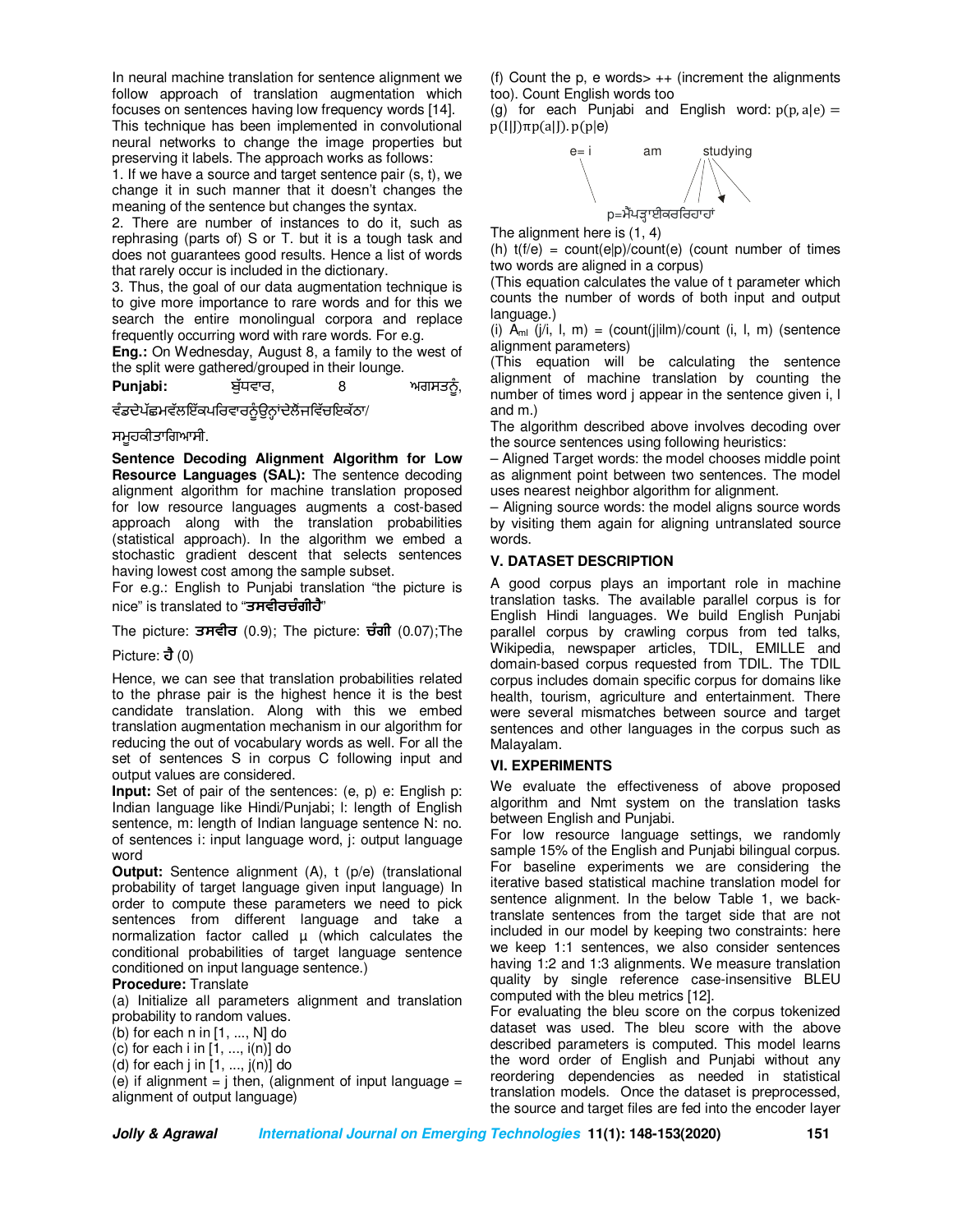to prepare the vectors from the sentences. We have used Stochastic gradient descent (SGD) [13], an algorithm for training the built corpus which is embedded in our SAL algorithm. Here we tried to use different parameters and different layer sizes.

#### **Table 1: Bleu score for statistical Machine Translation using Iterative sentence alignment.**

| <b>Statistical</b><br><b>Sentence</b><br><b>Alignment</b> | Precision(lax) | Gold pairs                       | 1:1<br>1:2<br>1:3(bleu score) |
|-----------------------------------------------------------|----------------|----------------------------------|-------------------------------|
| Hun align                                                 | 0.38           | None (as it was<br>length based) | 0.38                          |
| Iteration-<br>1(gale and<br>church)                       | 0.08           | 137                              | 0.58                          |
| Iteration-2                                               | 0.025          | 193                              | 0.73                          |
| Iteration-3                                               | 0.04           | 72                               | 0.808                         |
| Iteration-4                                               |                | 25                               | 0.71                          |
| Iteration-5                                               | 0.384          | 97                               | 0.82(best bleu<br>score)      |

We measure translation quality by single reference case-insensitive BLEU computed with the bleu metrics [12].

#### **Table 2: Parameters for proposed algorithm.**

| <b>Parameters</b>   | <b>Values</b>   |  |
|---------------------|-----------------|--|
| Data                | Tokenized-pa    |  |
| Arch                | fconv wmt en de |  |
| l r                 | 0.5             |  |
| Clip normal         | 0.1             |  |
| Max tokens          | 12000           |  |
| Force anneal        | 50              |  |
| <b>BP</b>           | 0.668           |  |
| Label smoothing     | 0.1             |  |
| Time taken          | 27.5 seconds    |  |
| Sentence translated | 15754           |  |

| [en] dictionary: 23904 types                                                  |
|-------------------------------------------------------------------------------|
| [pa] dictionary: 20848 types                                                  |
| loaded 12714 examples from: data-bin/tokenized.en-pa/valid.en-pa.en           |
| loaded 12714 examples from: data-bin/tokenized.en-pa/valid.en-pa.pa           |
| data-bin/tokenized.en-pa valid en-pa 12714 examples                           |
| TransformerModel(                                                             |
| (encoder): TransformerEncoder(                                                |
| (embed tokens): Embedding(23904, 512, padding idx=1)                          |
| (embed positions): SinusoidalPositionalEmbedding()                            |
| (layers): ModuleList(                                                         |
| (0): TransformerEncoderLayer(                                                 |
|                                                                               |
| (self attn): MultiheadAttention(                                              |
| (k proj): Linear(in features=512, out features=512, bias=True)                |
| (v proj): Linear(in features=512, out features=512, bias=True)                |
| (q proj): Linear(in features=512, out features=512, bias=True)                |
| (out proj): Linear(in features=512, out features=512, bias=True)              |
|                                                                               |
| (self attn layer norm): LayerNorm((512,), eps=1e-05, elementwise affine=True) |
| (fc1): Linear(in features=512, out features=1024, bias=True)                  |
| (fc2): Linear(in features=1024, out features=512, bias=True)                  |
| (final layer norm): LayerNorm((512,), eps=1e-05, elementwise affine=True)     |
|                                                                               |

#### **Fig. 2.** Parameters for training.

Since we have used GPU, training time for the neural network for different datasets for different architectures was in few hours only. For the experiment, we have used a different number of sentences for each data set. Every dataset is trained for 50 epochs at one time. The bleu score for the baseline system was evaluated on scale of 0-1 and it is computed in Table 3. The bleu score for the proposed algorithm using the Neural Machine Translation model was computed in Table 4. The bleu score is 25.8 for range 1-10 for ngram-4 model.

Input English sentence: the three of clubs Actual Punjabi Translation: ਕਲੱਬ ਦੇ ਤਿੰਨ Predicted Punjabi Translation: ਕਲੱਬ ਦੇ ਤਿੰਨ

**Fig. 3.** Translation after training of the corpus.

**Table 3: Bleu Score for Supervised Learning.** 

| Languages | Dev<br>sentences | tokens | Avg<br>sentence<br>length | <b>Bleu Score</b><br>(Statistical) | <b>Bleu</b><br>score(seq2seq) | <b>Bleu</b><br>Score(attention) |
|-----------|------------------|--------|---------------------------|------------------------------------|-------------------------------|---------------------------------|
| English   | 1000             | 1359   | 14                        | 0.38                               |                               | 0.67                            |
| Puniabi   | 1000             | 1359   | 14                        |                                    | 0.56                          |                                 |

|  | Table 4: Bleu score for Unsupervised Learning of the SAL Algorithm. |
|--|---------------------------------------------------------------------|
|  |                                                                     |

| Languages | <b>Test Sentences</b> | tokens      | Model                         | <b>Bleu Score</b>          |
|-----------|-----------------------|-------------|-------------------------------|----------------------------|
| English   | 15754                 | 19440       | BP=0.668,                     |                            |
|           |                       | types       | ratio=0.712.                  | 28.01, 54.3/43.6/37.7/34.6 |
| Punjabi   | 15754                 | 17024 types | syslen=64493,<br>reflen=90524 |                            |

# **VII. DISCUSSION**

The sample representations of our algorithm are described below: S-6568 Space is not important. T-6568 ਜਗ੍ਹਾਮਹੱਤਵਪੂਰਣਨਹੀਂਹੈ. (google translate) H-6568 -1.1491457223892212 ਡਰਾਇਵੳੱਤੇਕੋਈਖਾਲੀਨਹੀਂਹੈ (best) S-354 Undo the last move T-354 ਆਖਰੀਚਾਲਰੱਦਕਰੋ. (google translate) H-354 -0.7714384198188782 ਆਖਰੀਚਾਲਵਾਪਸਿਲਆਓ (best)

The system was trained in an end to end system hence aligning the sentences and giving adequacy and fluency according to the vocabulary learned. It learns the word order while translating from English to Punjabi language as well. In future we will incorporate more rare words in the vocabulary and to translate the rare words while it is decoding.

#### **VIII. CONCLUSION**

Statistical Phrase-based Machine translation systems have been facing the problem of accuracy and condition of large data sets for an extended time, and in this study, we have considered the possibility of using a narrow RNN and LSTM based Neural Machine translator for solving the issue of Machine Translation for low resource languages. We have used quite a small

**Jolly & Agrawal International Journal on Emerging Technologies 11(1): 148-153(2020) 152**